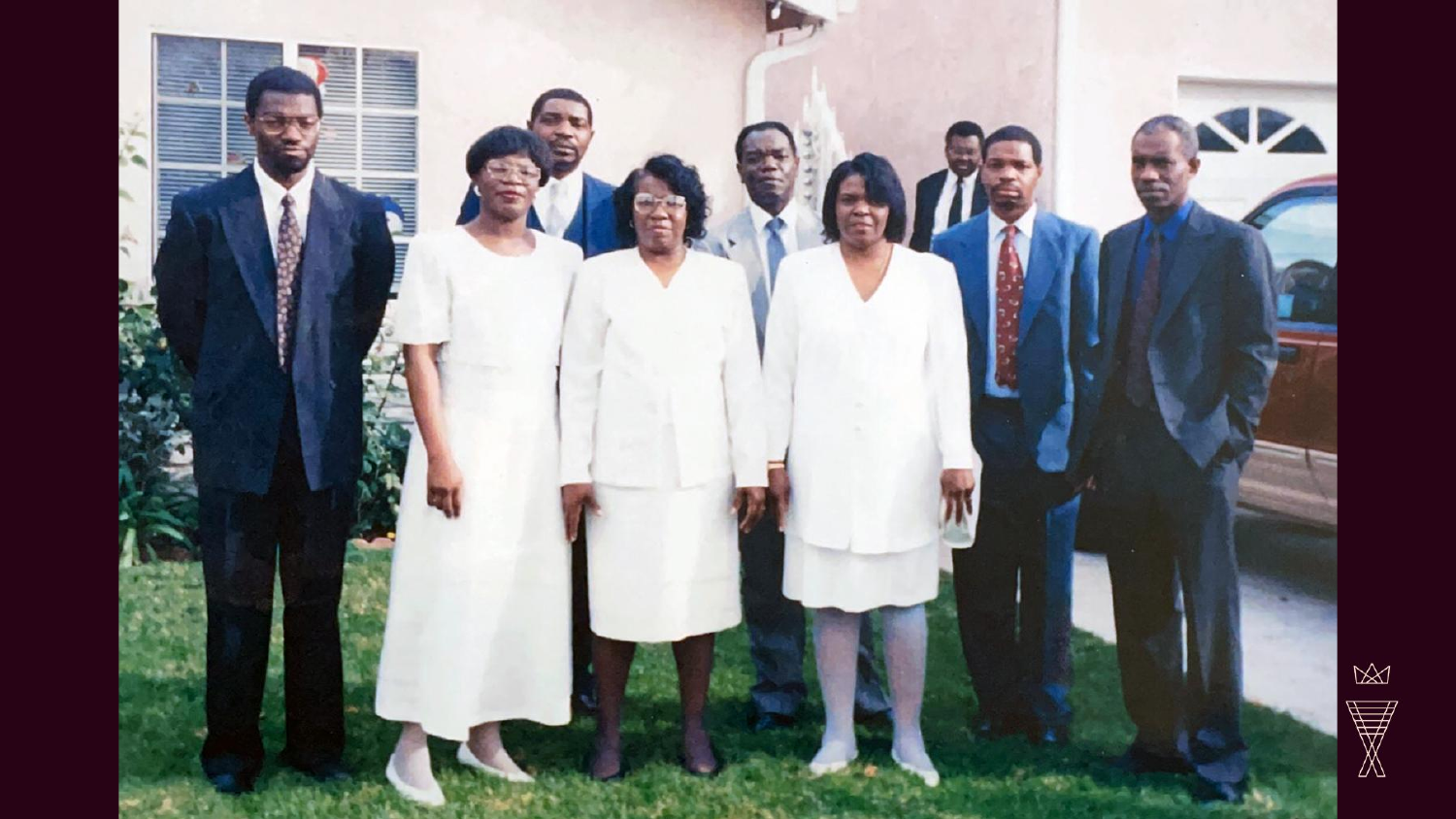# FOR TEAM AND KINGDOM Revelation<sub>7:9</sub>



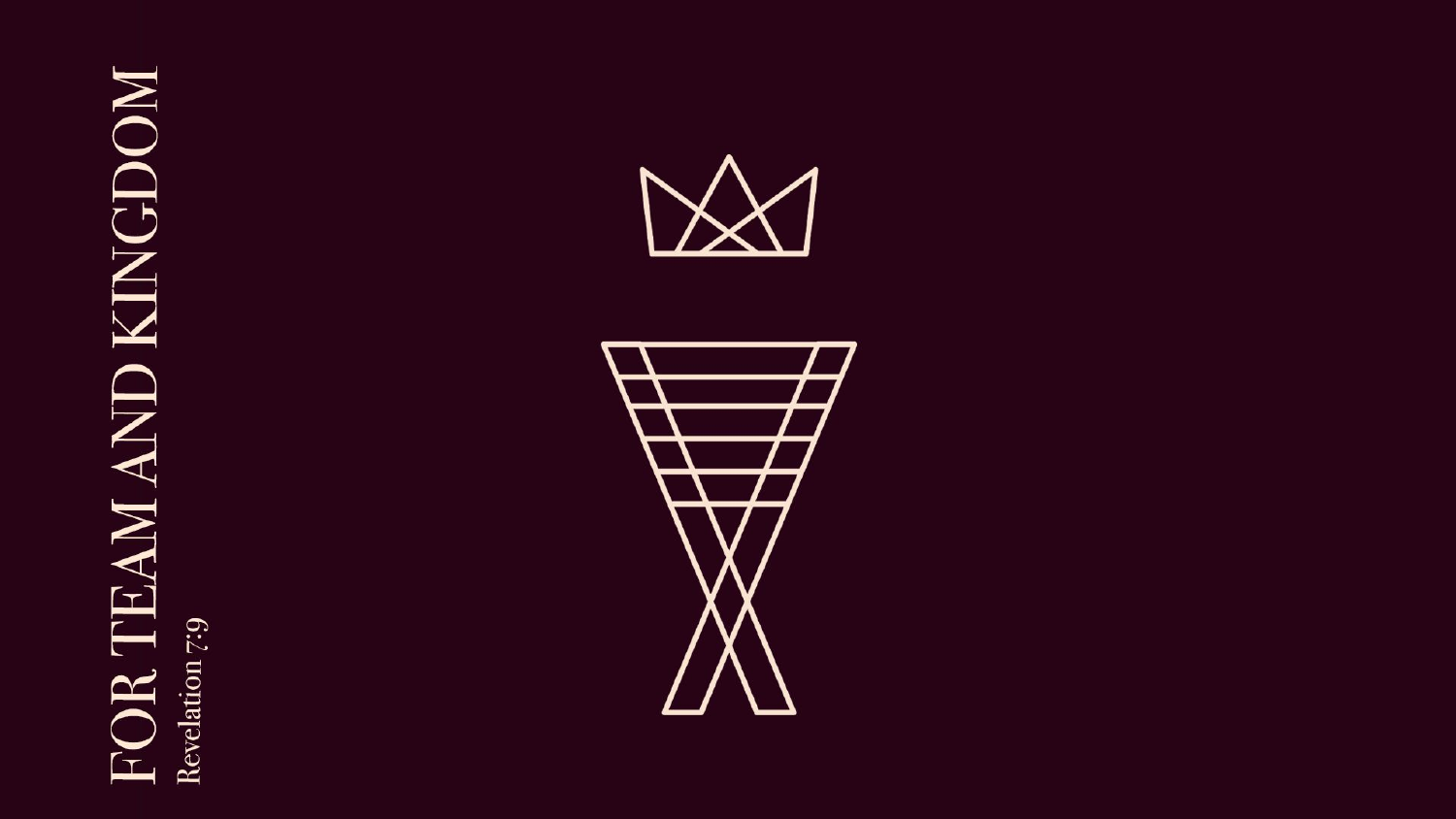## The Disciples Trust In The Process

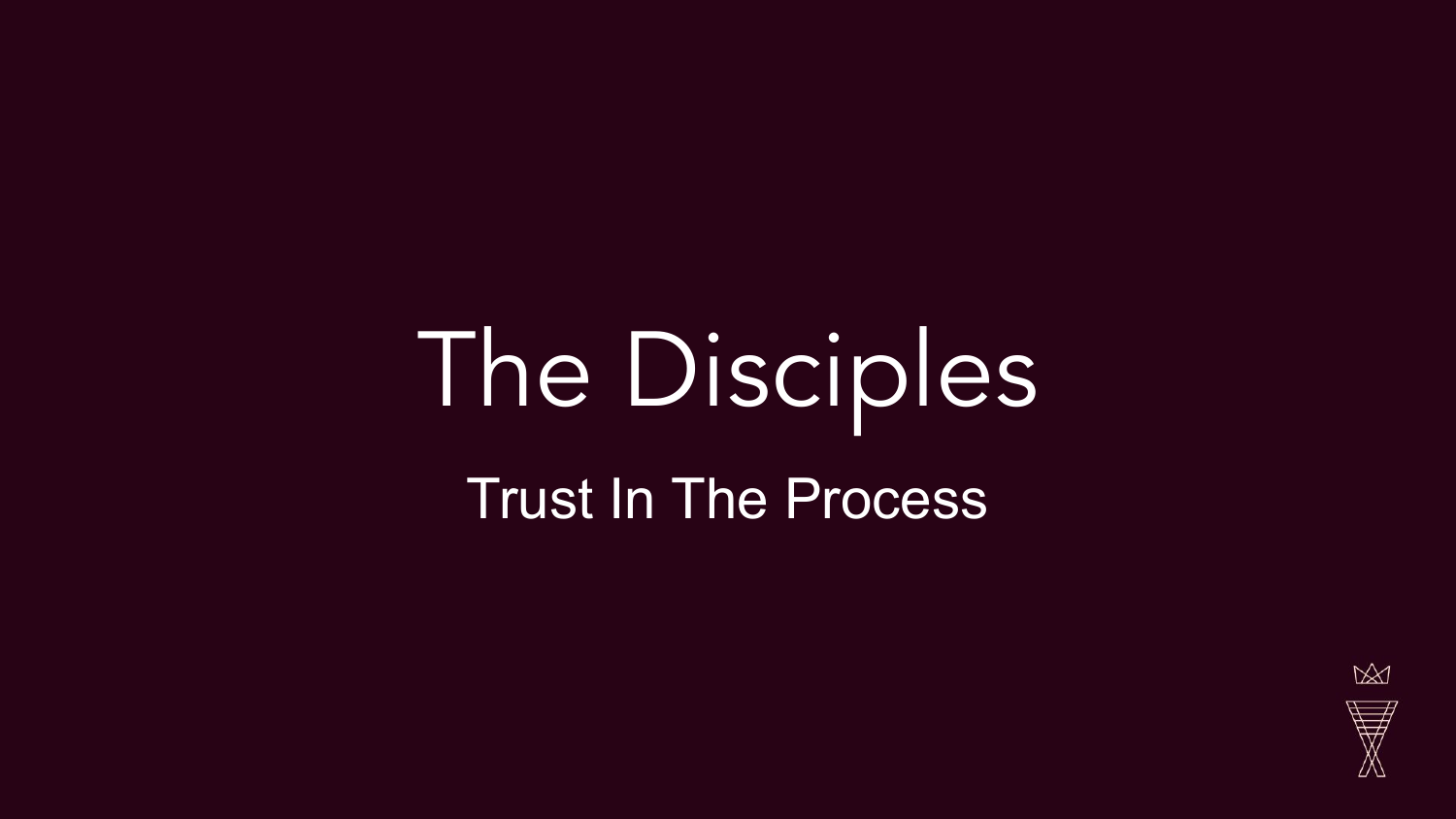Mark 6:7 And he called the twelve and began to send them out two by two, and gave them authority over the unclean spirits.

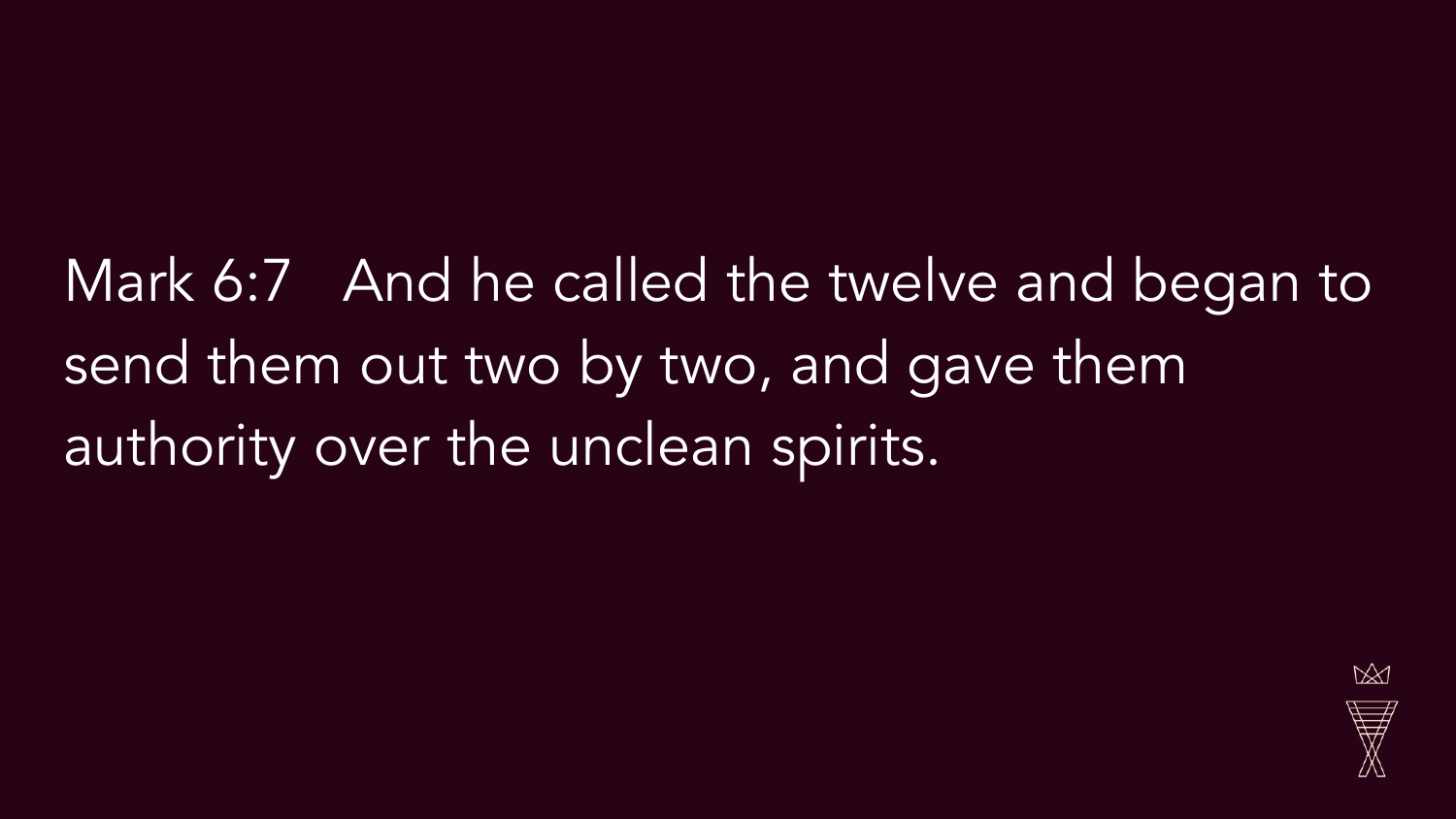Mark 6:12 So they went out and proclaimed that people should repent. 13 And they cast out many demons and anointed with oil many who were sick and healed them.

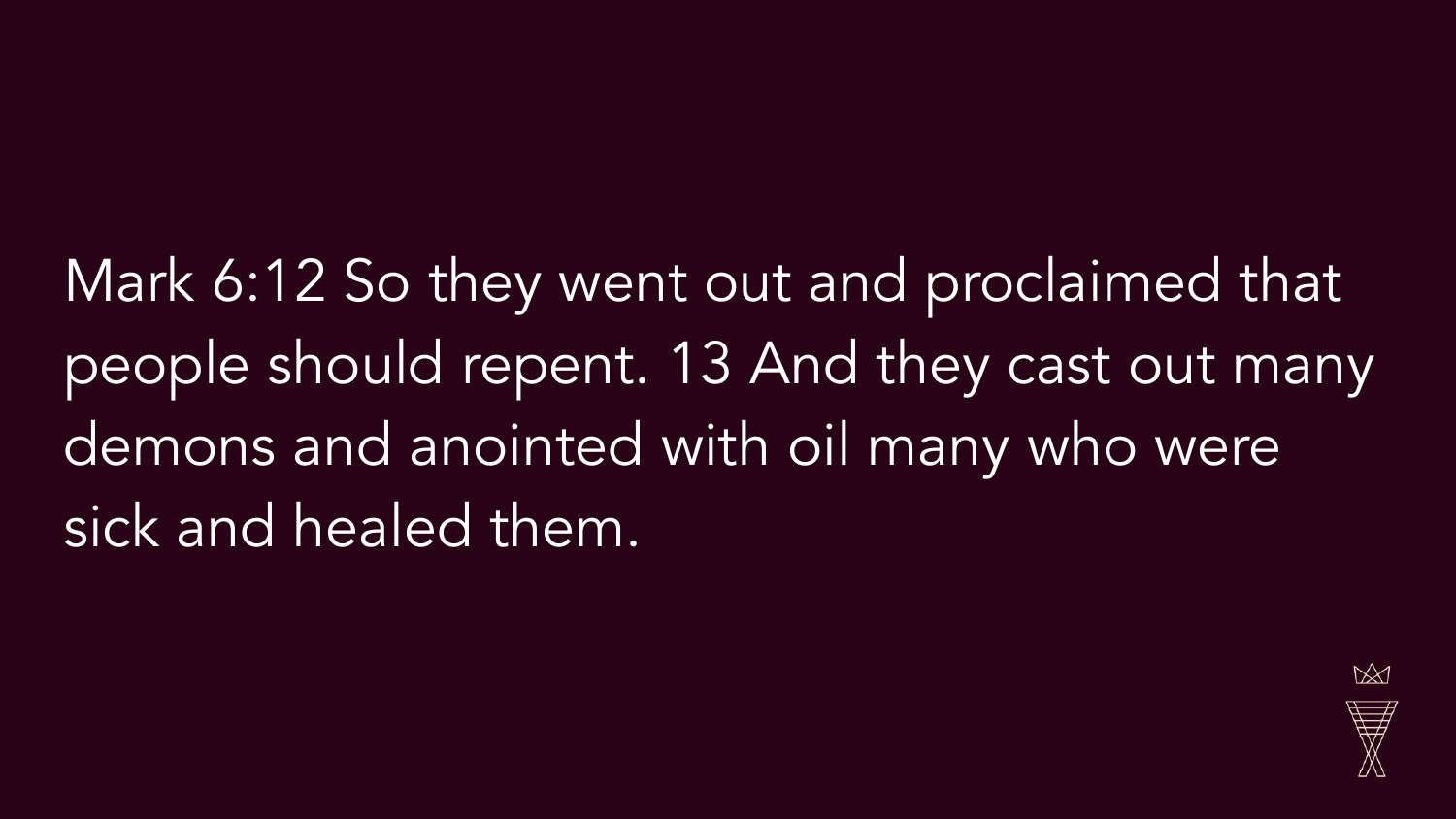Mark 6:30 The apostles returned to Jesus and told him all that they had done and taught. 31 And he said to them, "Come away by yourselves to a desolate place and rest a while." For many were coming and going, and they had no leisure even to eat.

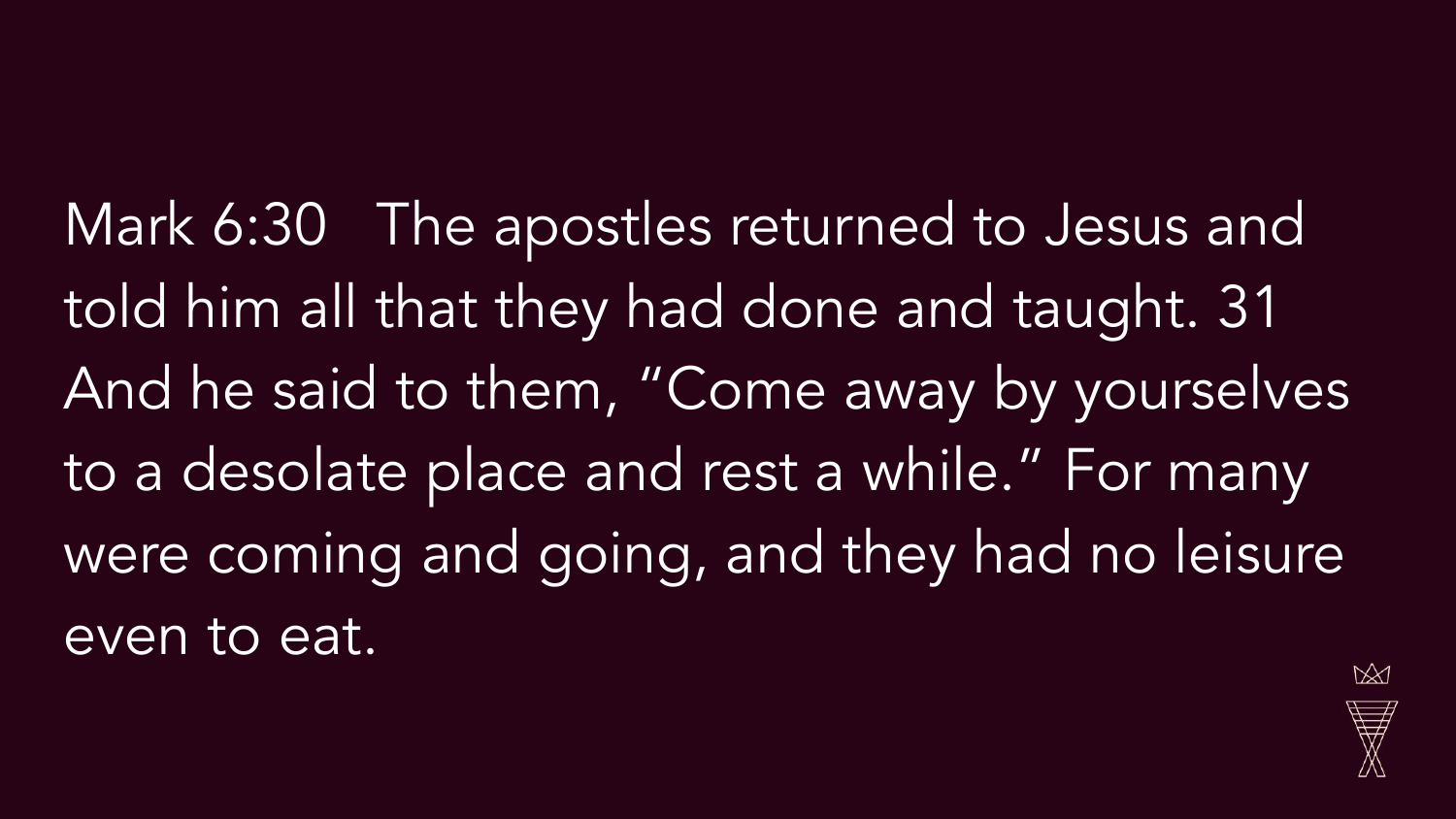Mark 6:35 And when it grew late, his disciples came to him and said, "This is a desolate place, and the hour is now late. 36 Send them away to go into the surrounding countryside and villages and buy themselves something to eat."

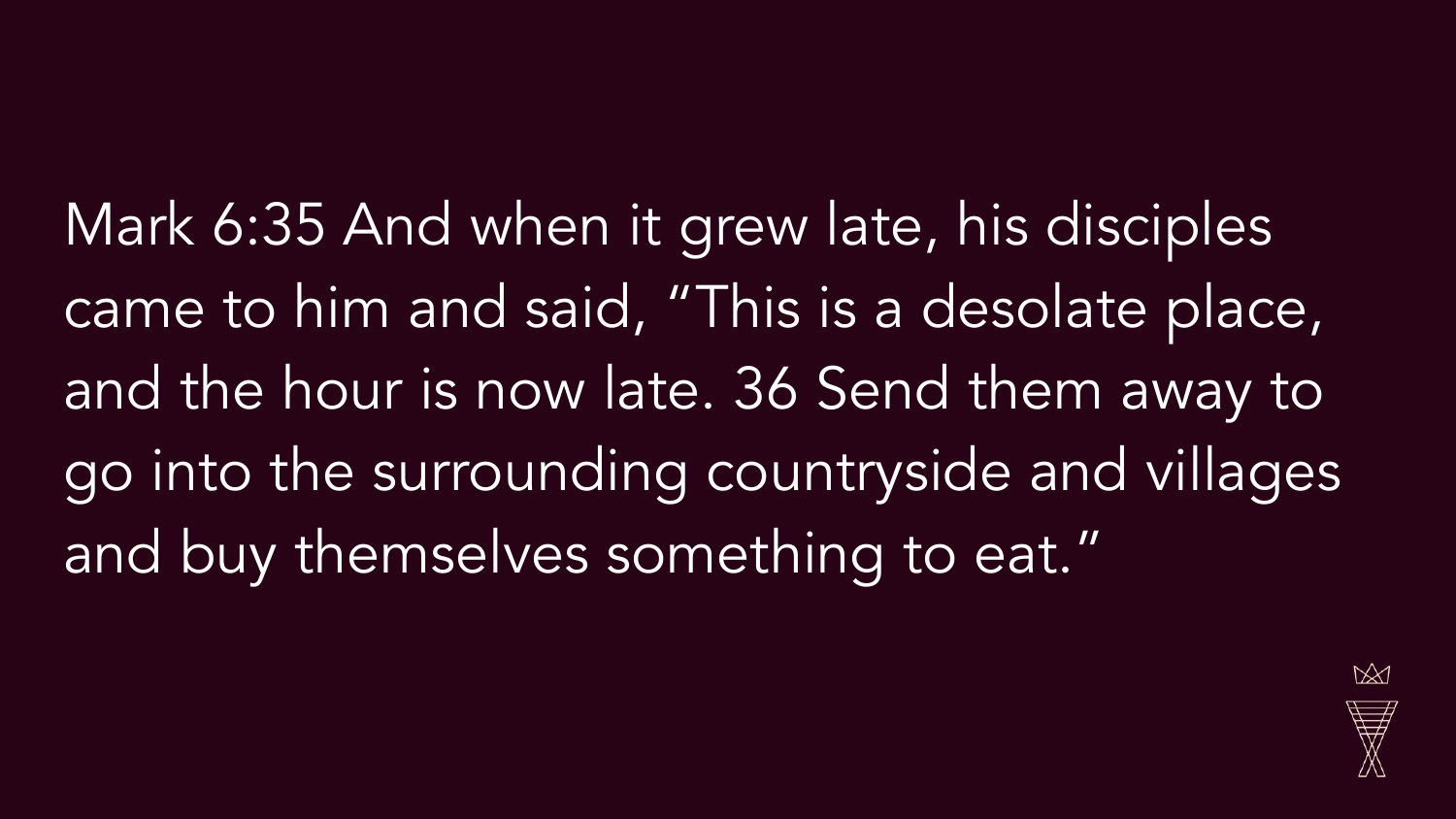37 But he answered them, "You give them something to eat." And they said to him, "Shall

we go and buy two hundred denarii worth of bread and give it to them to eat?"

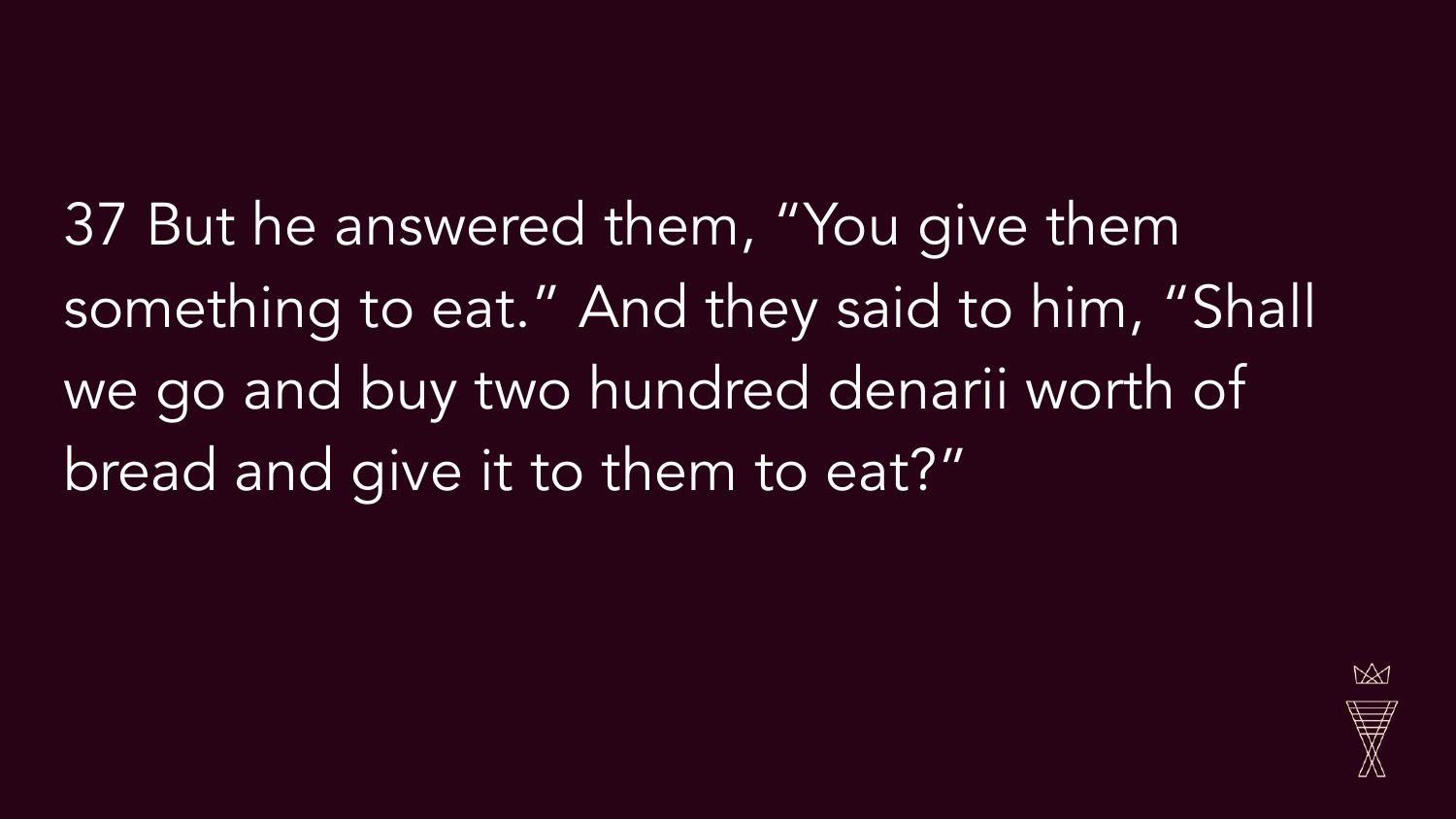- Jesus feeds the 5,000 with five loaves and two fish. Twelve baskets of leftovers.
- Sends the disciples back across the lake while He dismisses the crowd.
- Walks on water and about scares them to death.

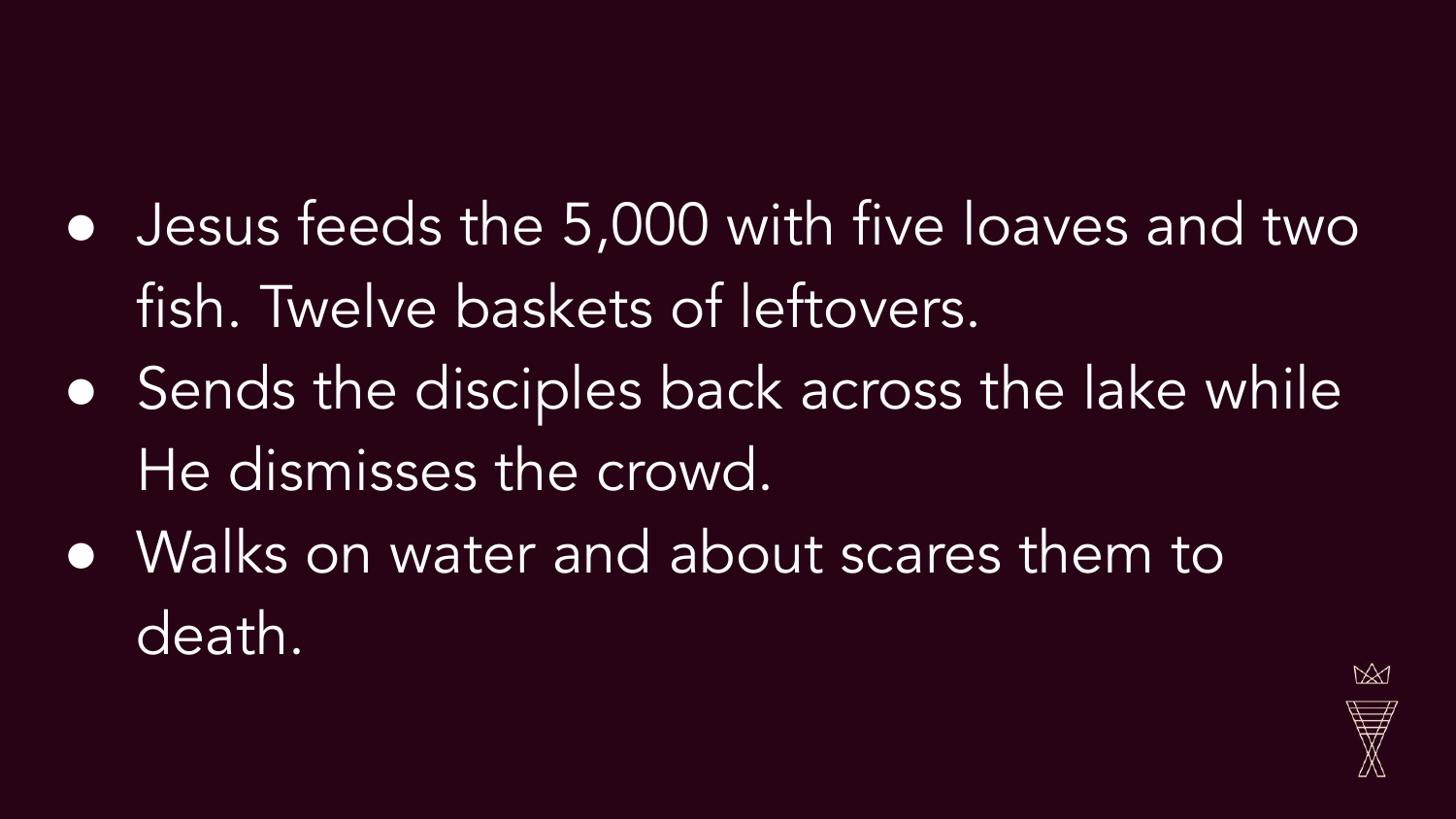Mark 6:51 And he got into the boat with them, and the wind ceased. And they were utterly astounded, 52 for they did not understand about the loaves, but their hearts were hardened.

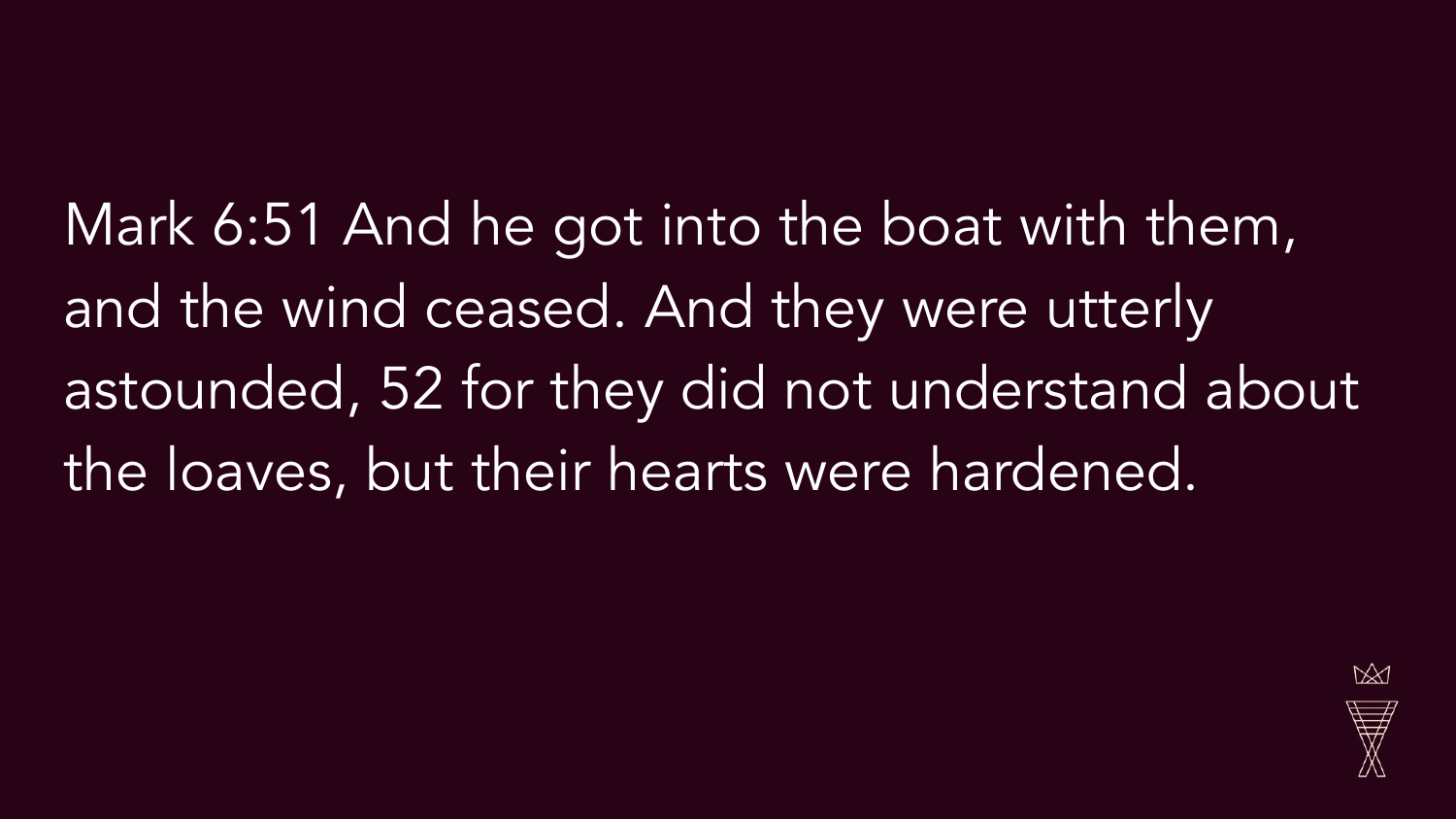Mark 8:1 In those days, when again a great crowd had gathered, and they had nothing to eat, he called his disciples to him and said to them,

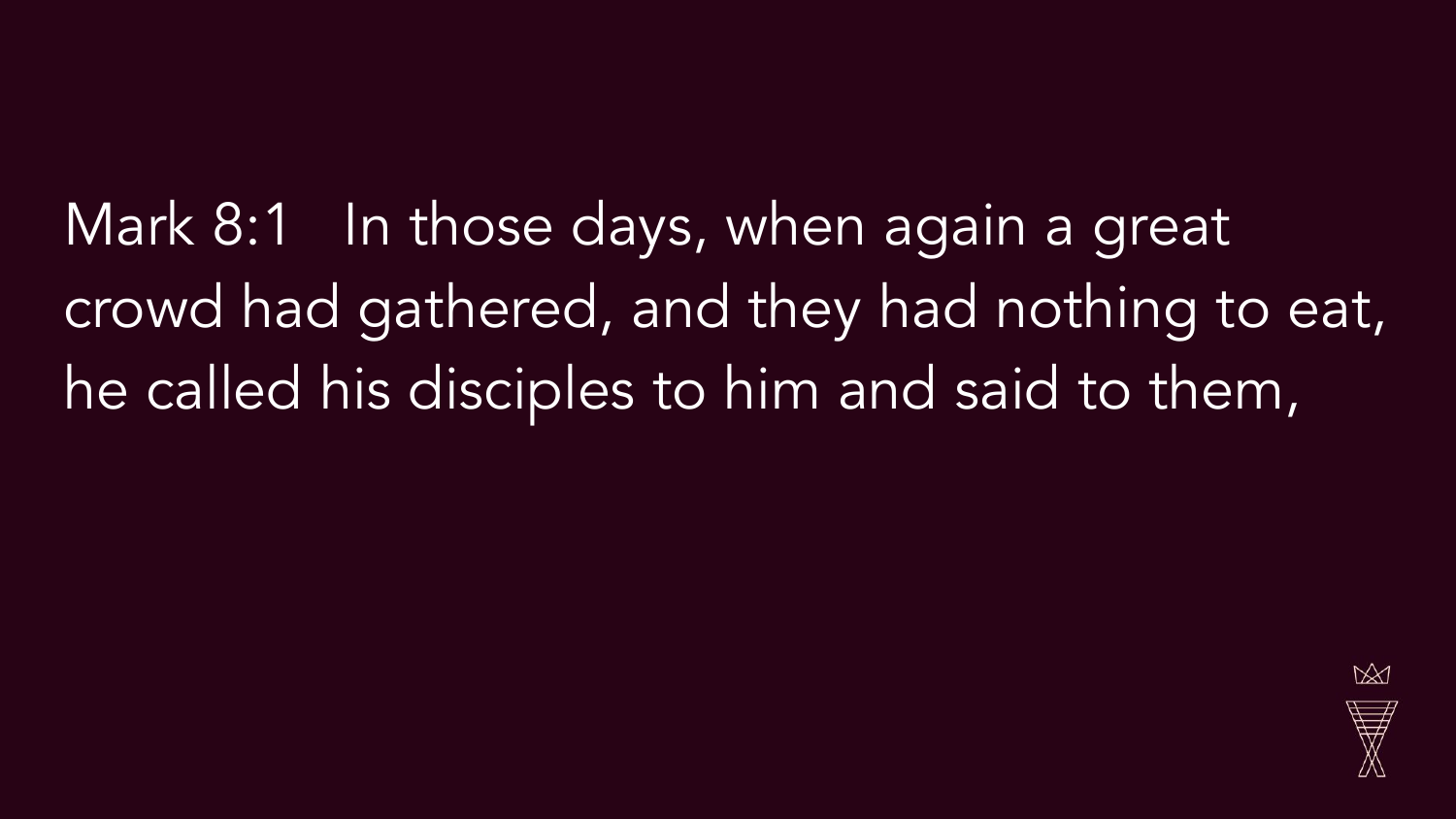2 "I have compassion on the crowd, because they

have been with me now three days and have nothing to eat. 3 And if I send them away hungry to their homes, they will faint on the way. And some of them have come from far away."

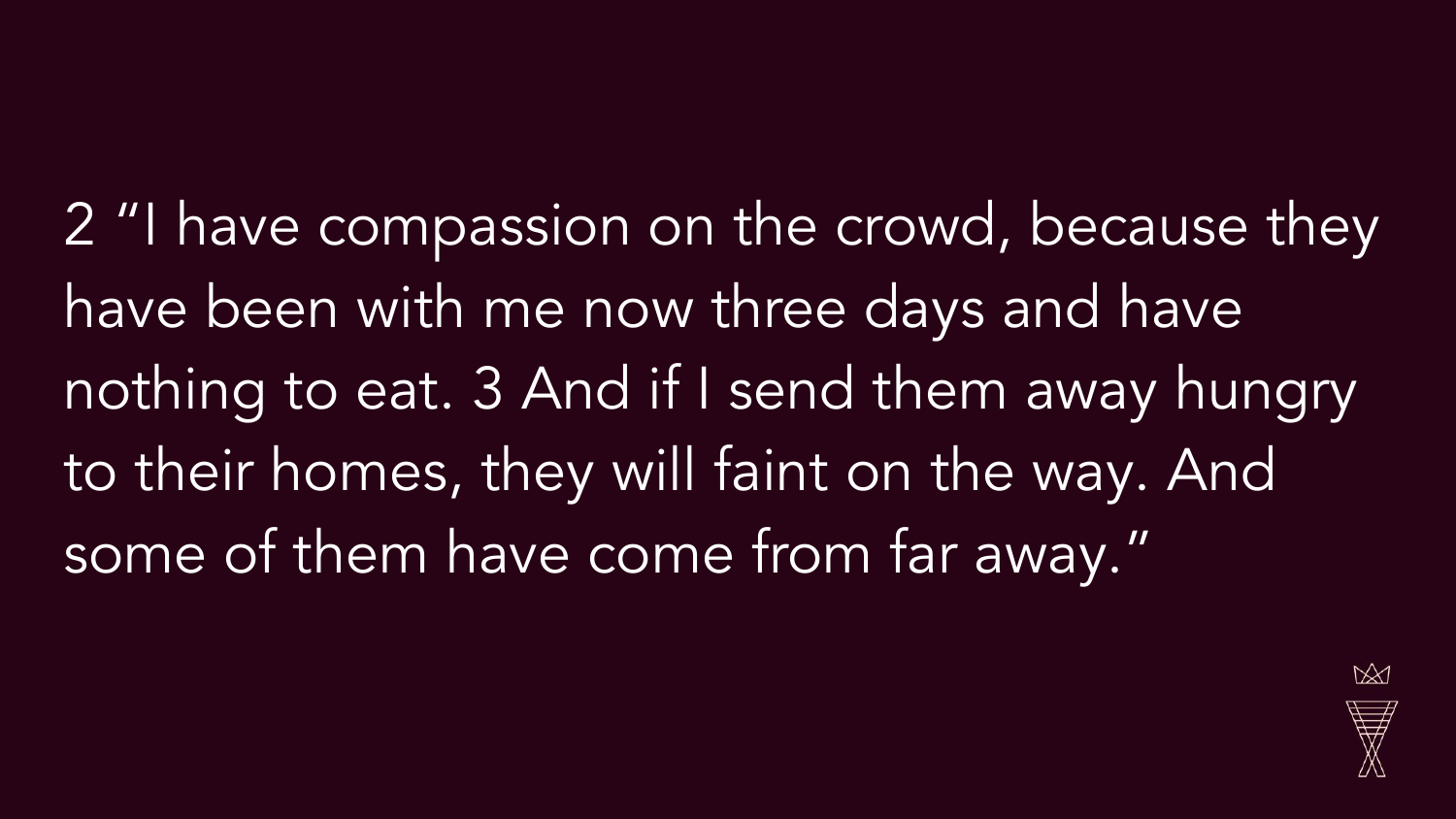4 And his disciples answered him, "How can one feed these people with bread here in this desolate place?"

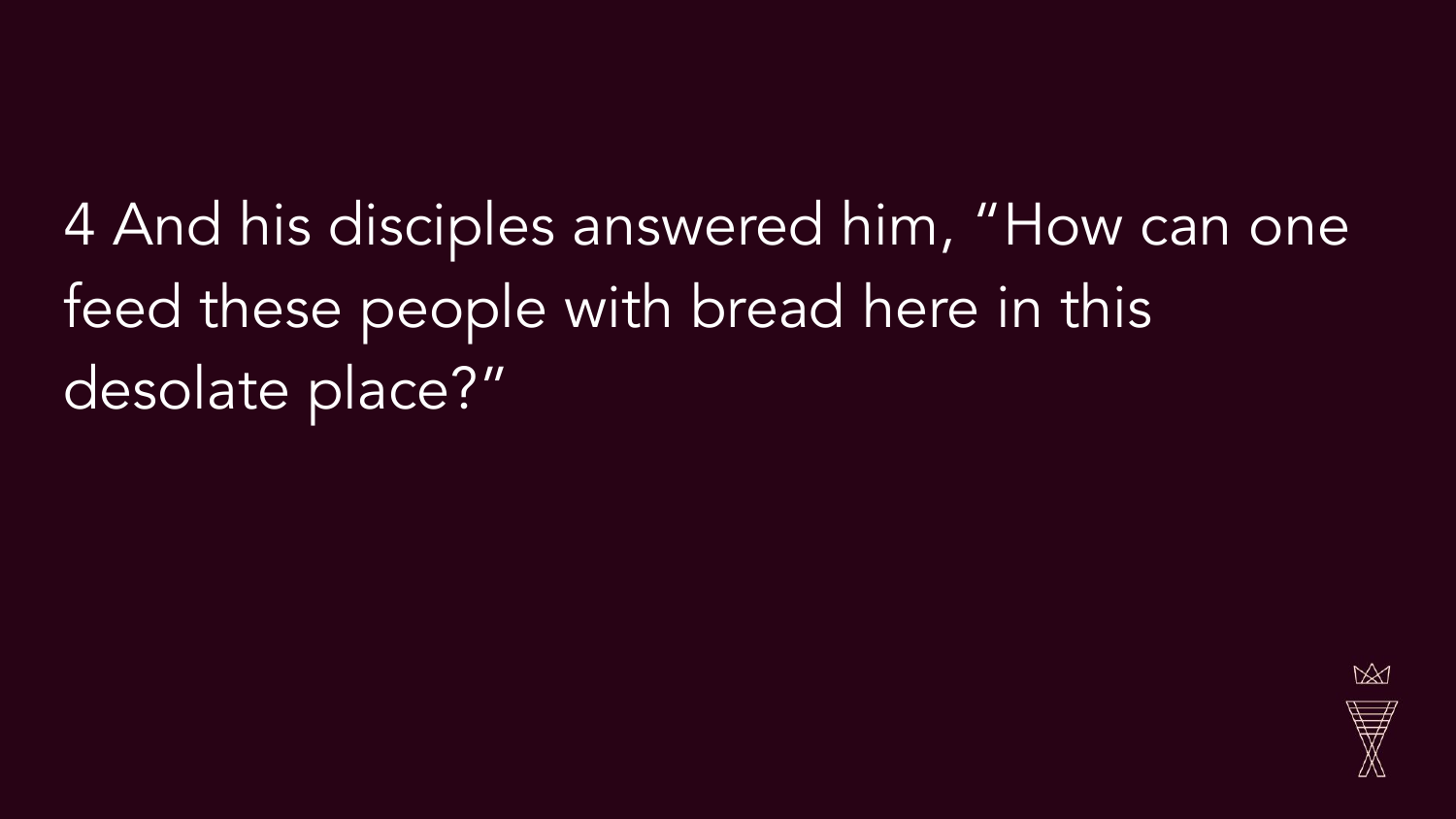- Jesus feeds the 4,000 with seven loaves and a few small fish. Seven baskets of leftovers. (Mark 8:1-8)
- They all get in a boat to back across the sea.

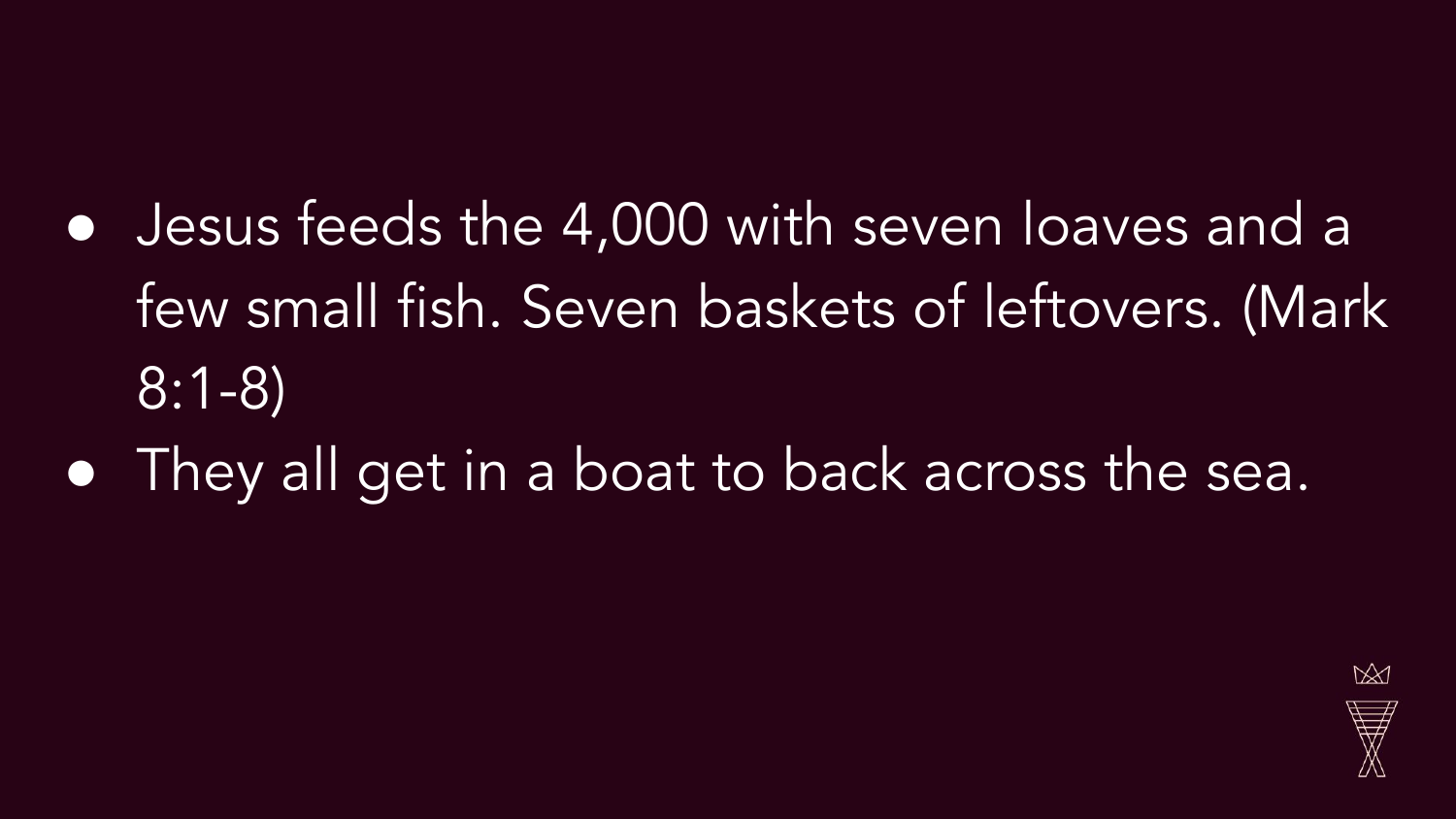Mark 8:11 The Pharisees came and began to argue with him, seeking from him a sign from heaven to test him.

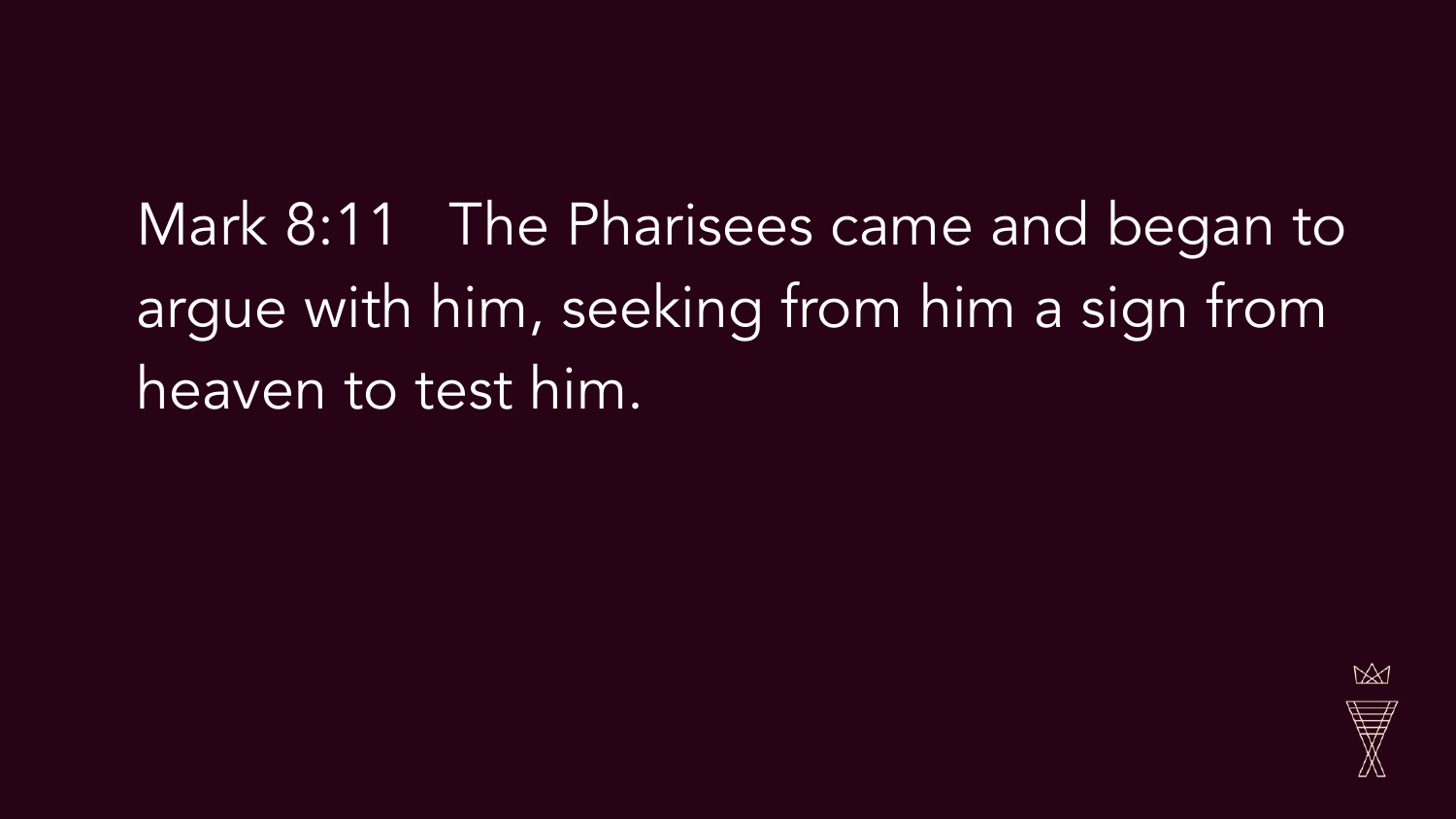12 And he sighed deeply in his spirit and said, "Why does this generation seek a sign? Truly, I say to you, no sign will be given to this generation." 13 And he left them, got into the boat again, and went to the other side.

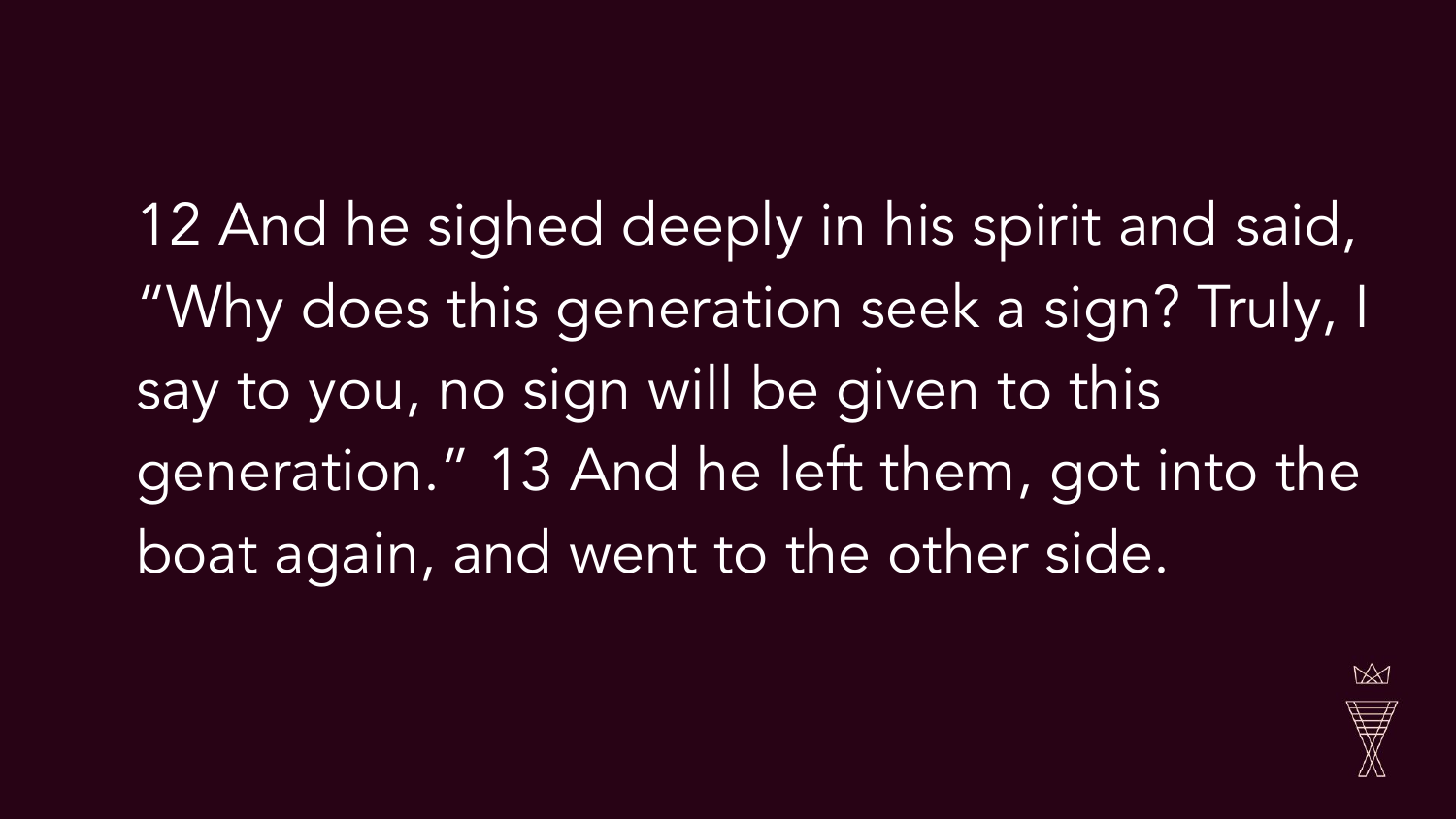Mark 8:14 Now they had forgotten to bring bread, and they had only one loaf with them in the boat. 15 And he cautioned them, saying, "Watch out; beware of the leaven of the

Pharisees and the leaven of Herod."

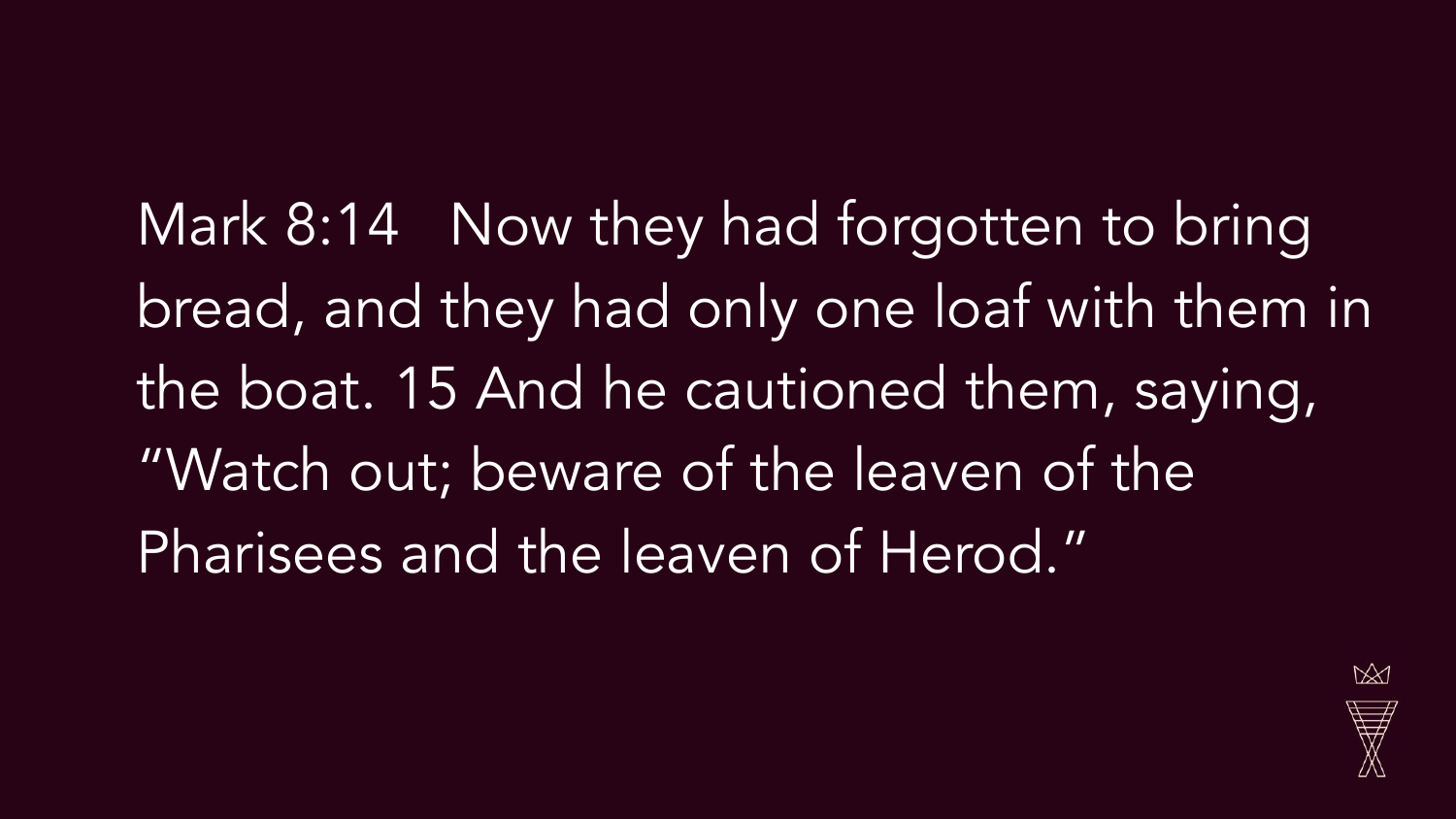16 And they began discussing with one another the fact that they had no bread.

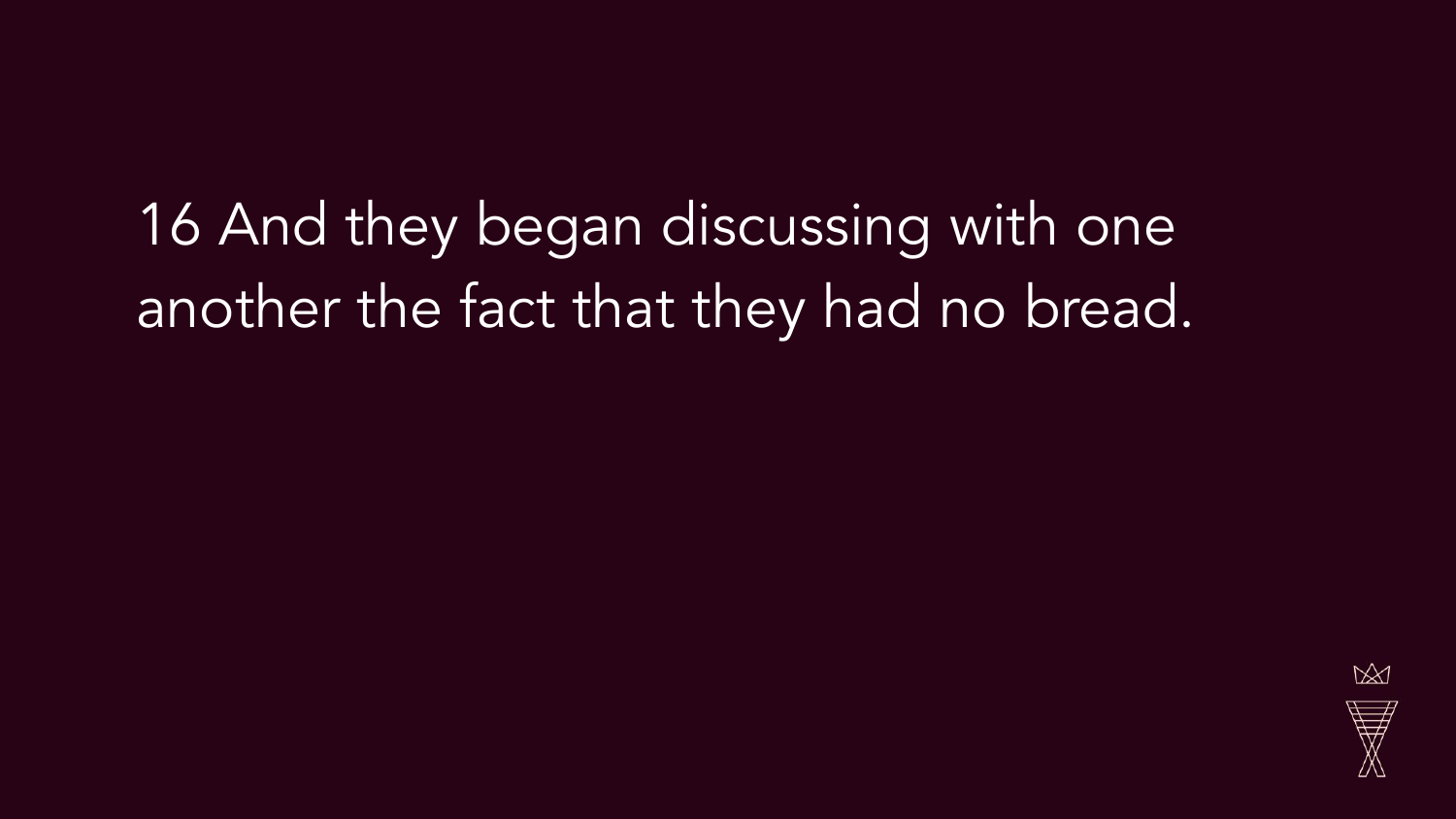17 And Jesus, aware of this, said to them, "Why are you discussing the fact that you have no bread?

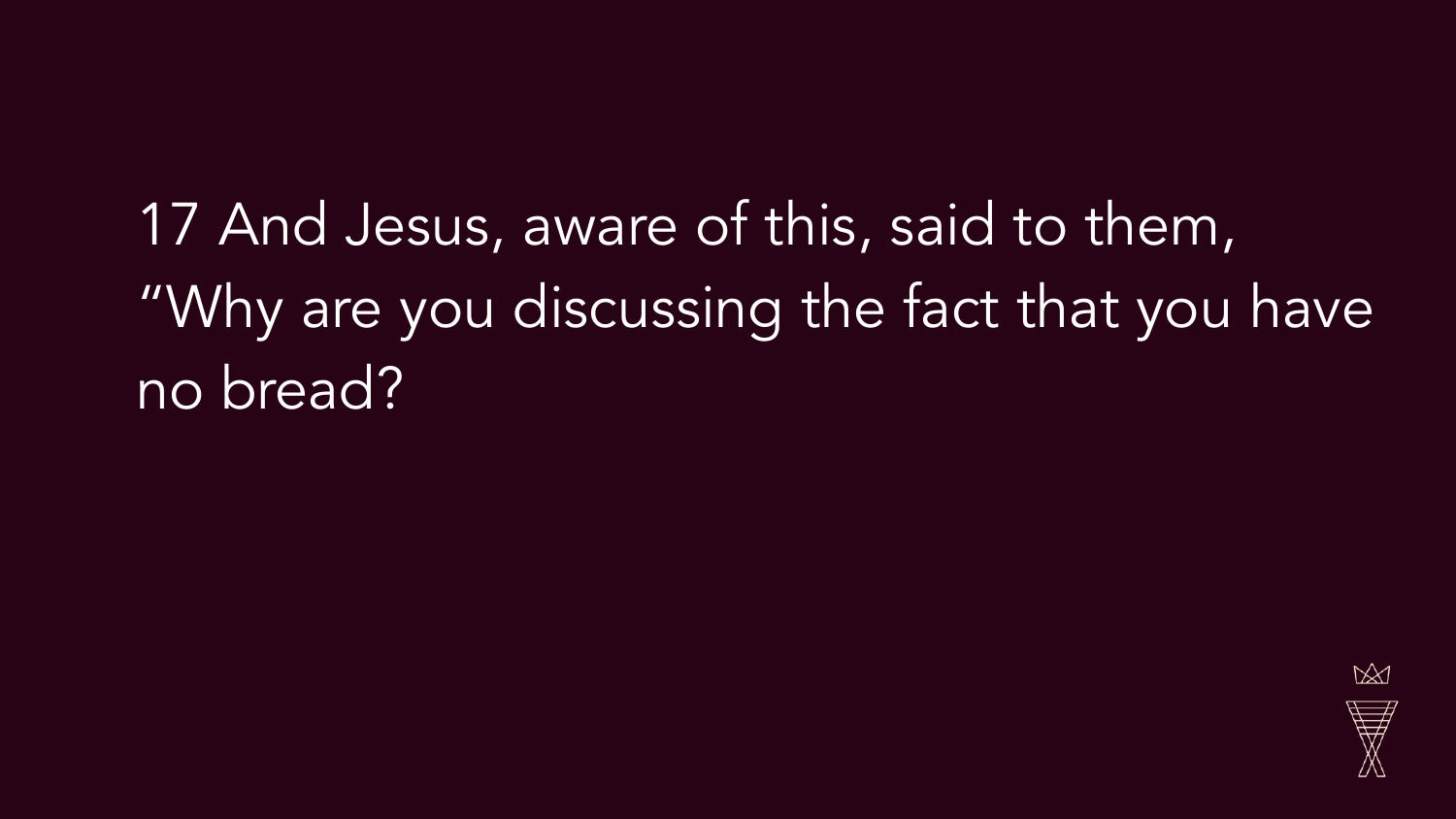Do you not yet perceive or understand? Are your hearts hardened? 18 Having eyes do you not see, and having ears do you not hear? And do you not remember?

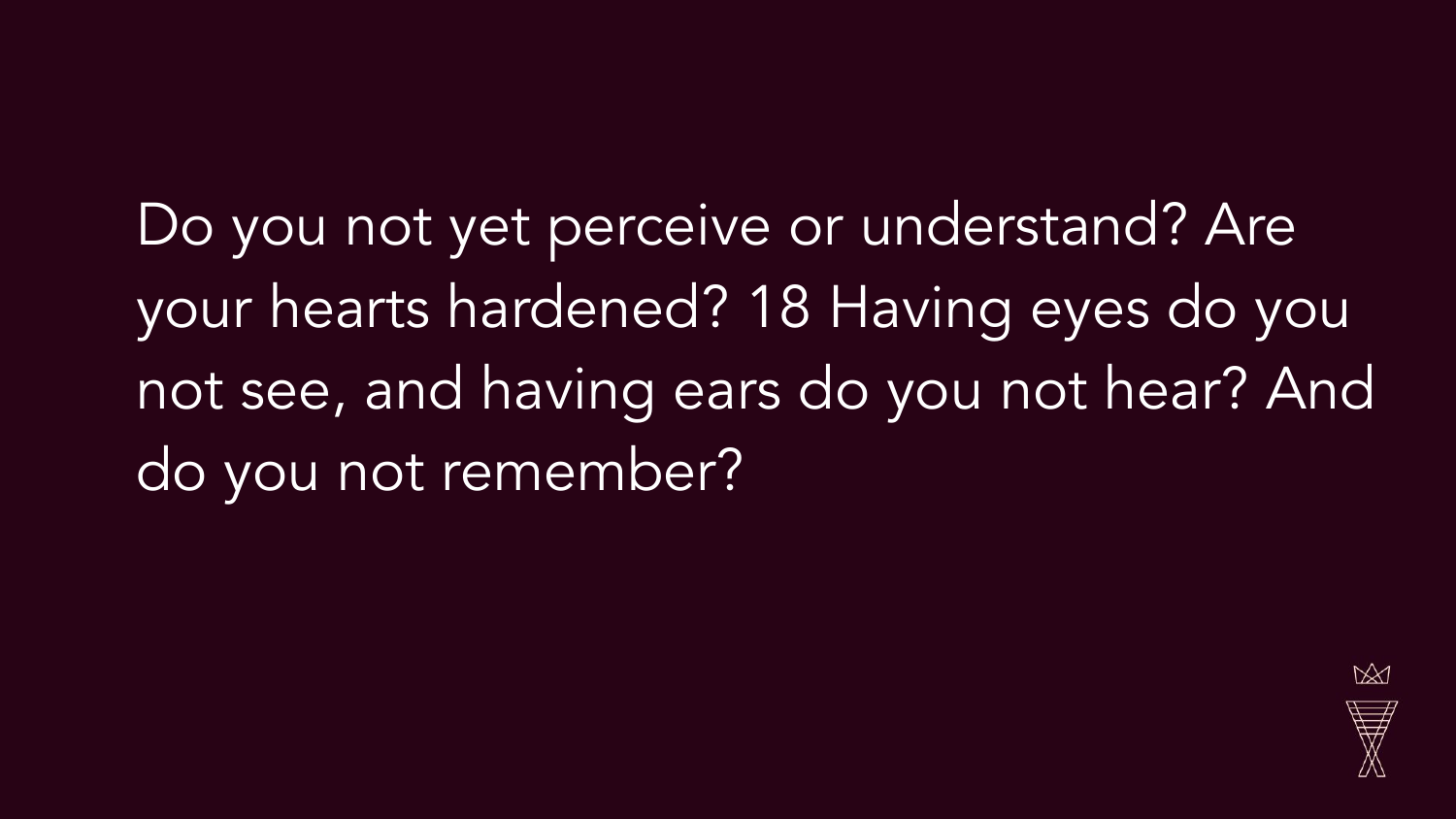19 When I broke the five loaves for the five thousand, how many baskets full of broken pieces did you take up?" They said to him, "Twelve."

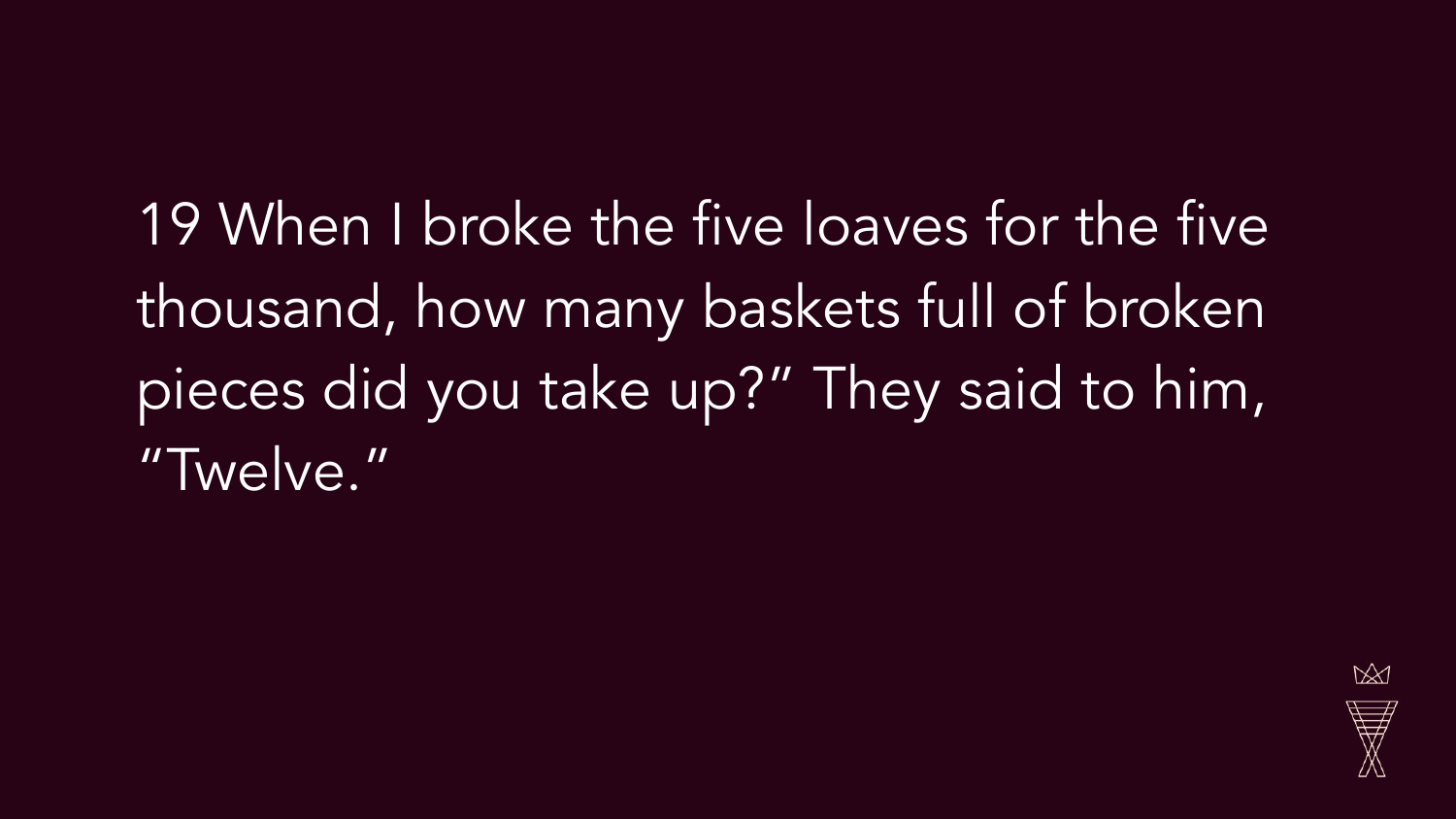20 "And the seven for the four thousand, how many baskets full of broken pieces did you take up?" And they said to him, "Seven." 21 And he said to them, "Do you not yet understand?"

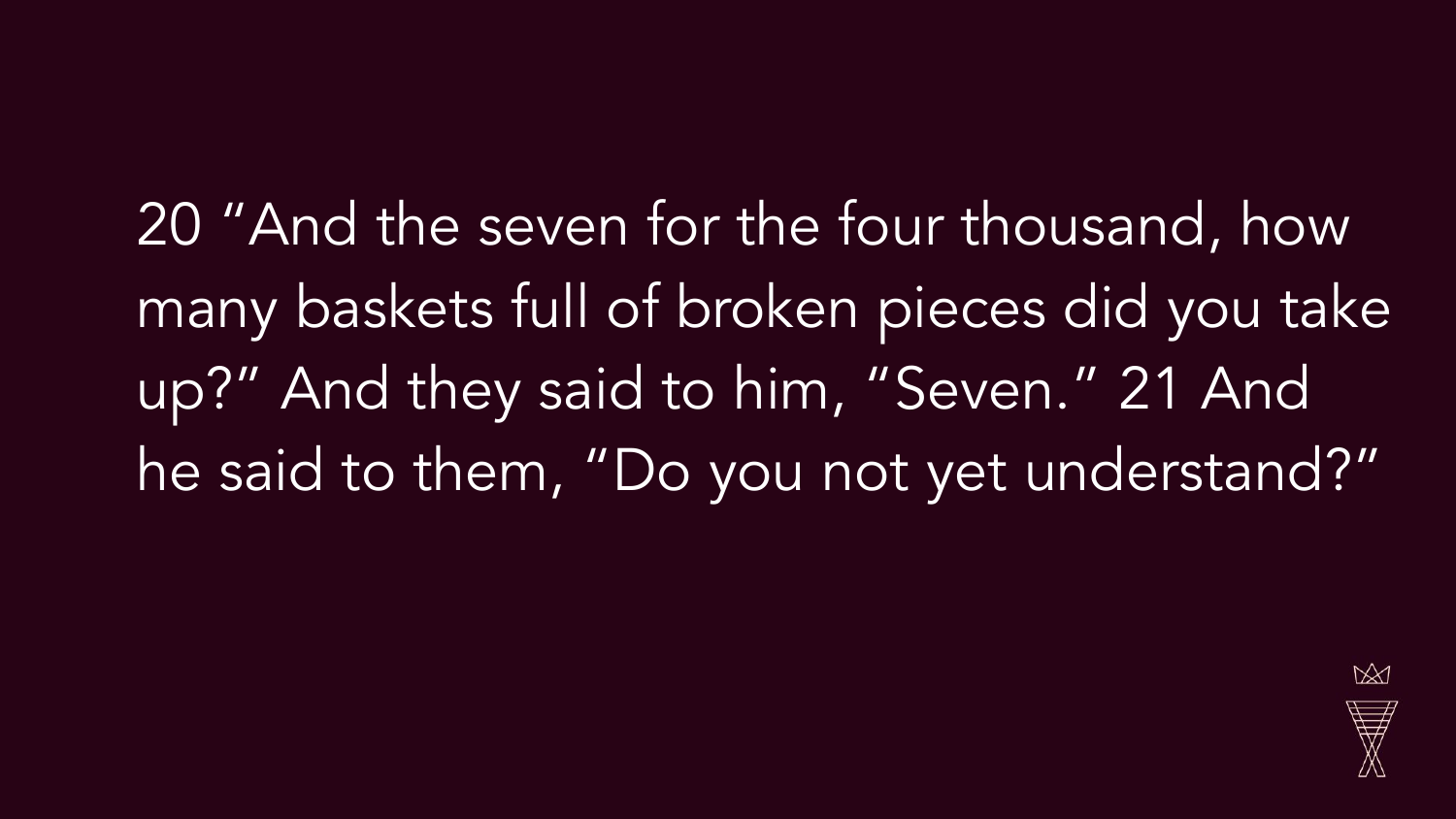Mark 9:31 … he was teaching his disciples, saying to them, "The Son of Man is going to be delivered into the hands of men, and they will kill him. And when he is killed, after three days he will rise."

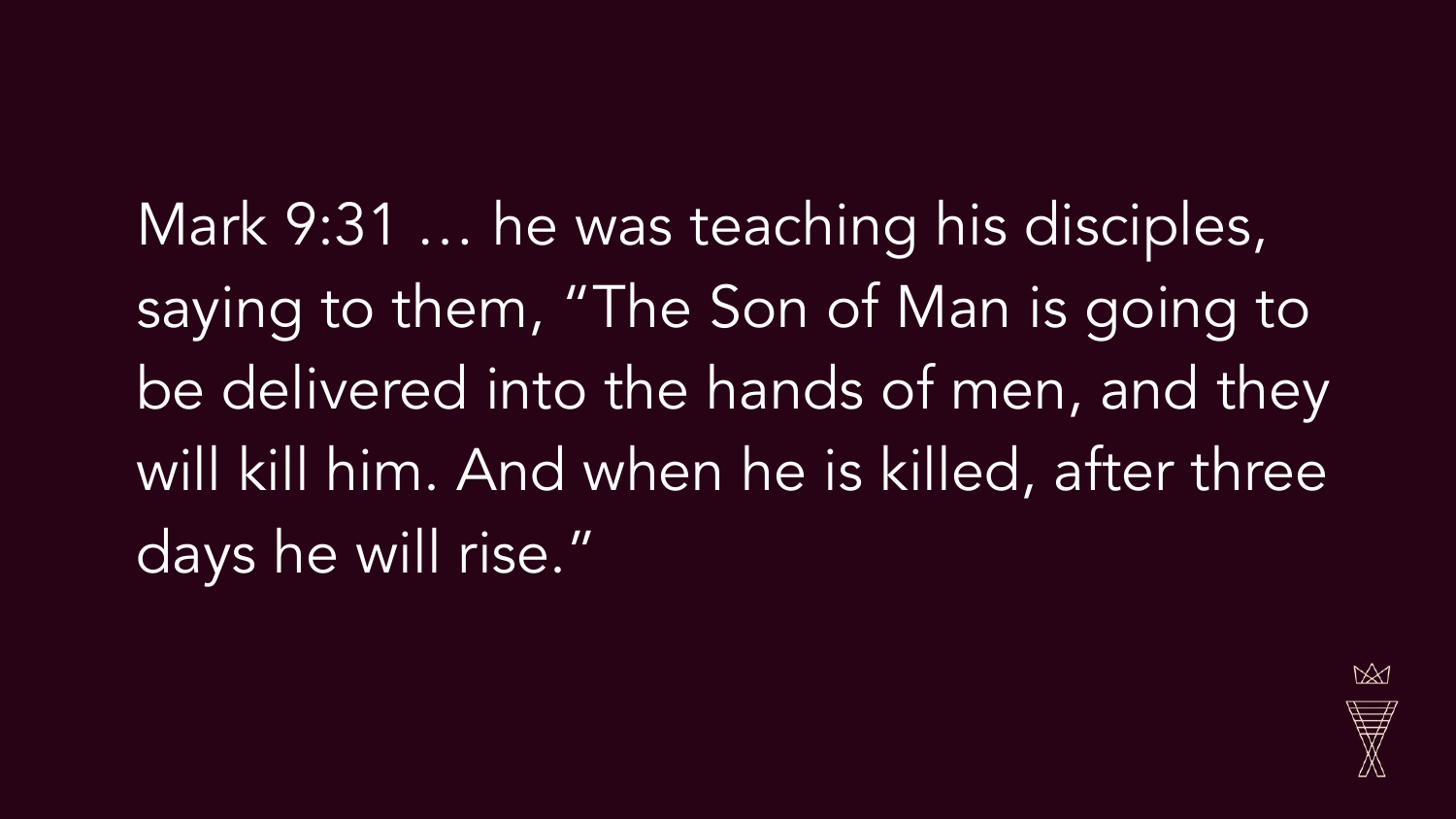32 But they did not understand the saying, and were afraid to ask him.

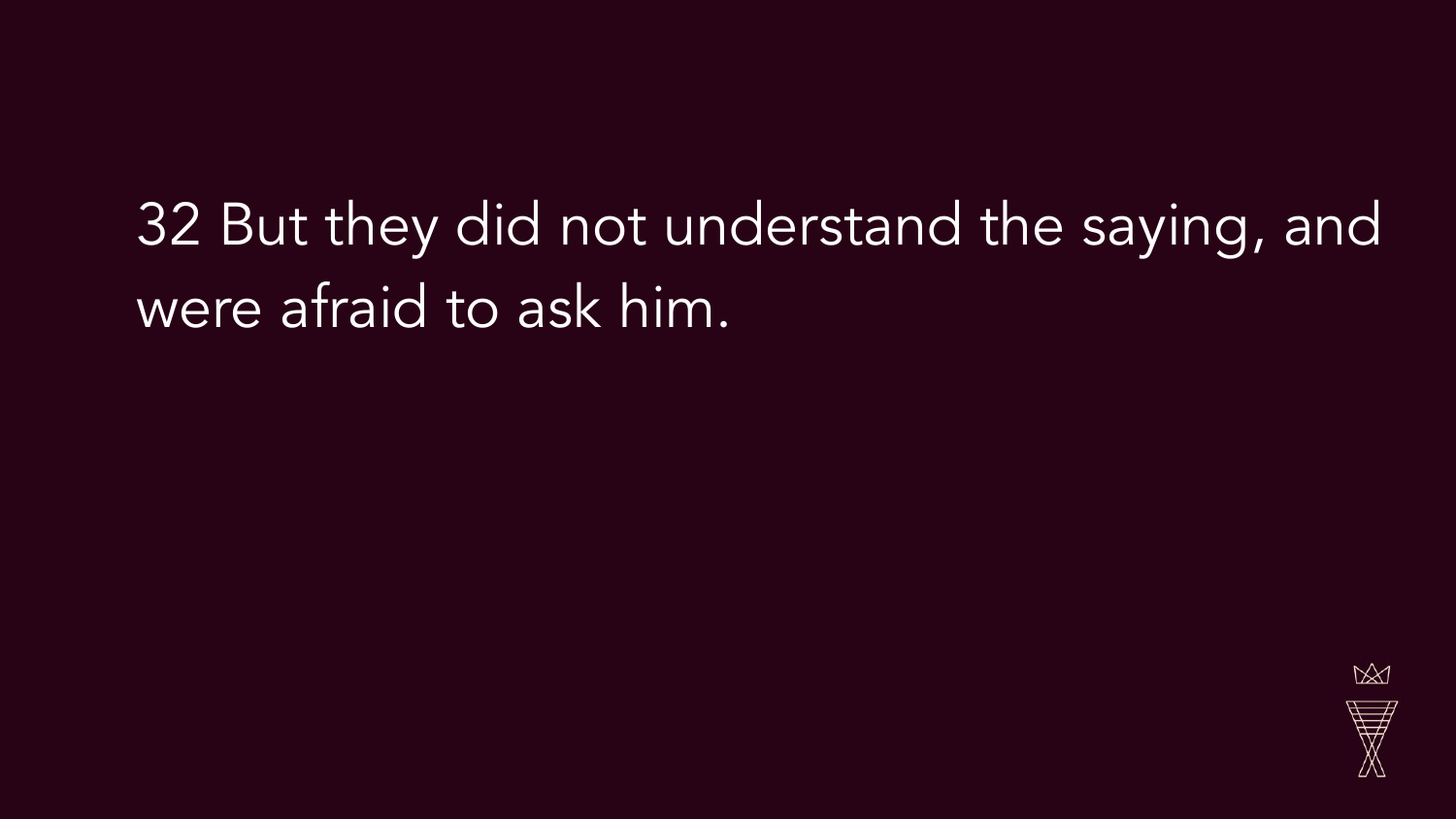Mark 9:33 And they came to Capernaum. And when he was in the house he asked them, "What were you discussing on the way?" 34 But they kept silent, for on the way they had argued with one another about who was the greatest.

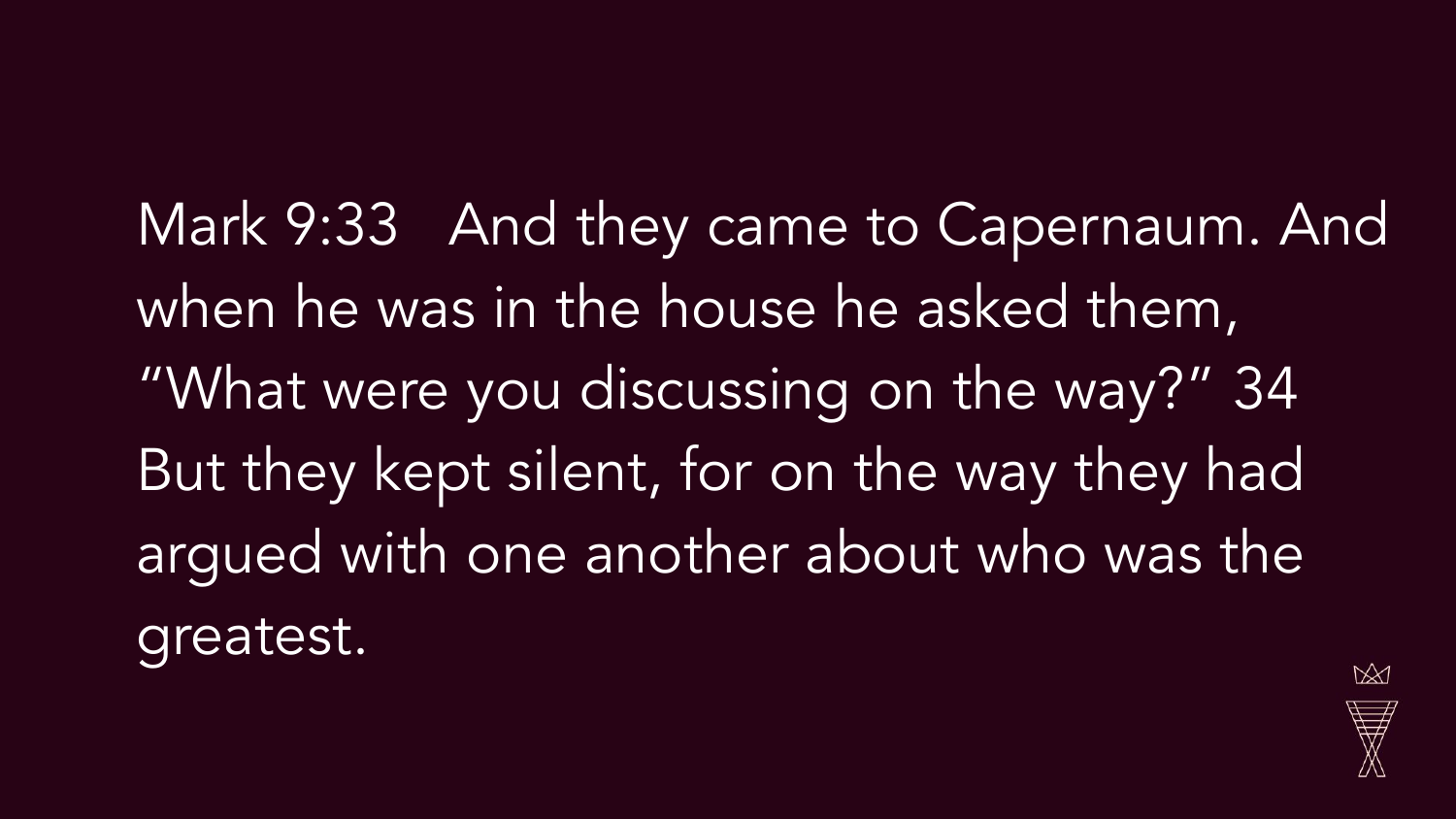## OUR QUESTIONS:

Do you not yet perceive or understand? Are your hearts hardened? Having eyes do you not see, and having ears do you not hear? And do you not remember? Do you not yet understand? $M$